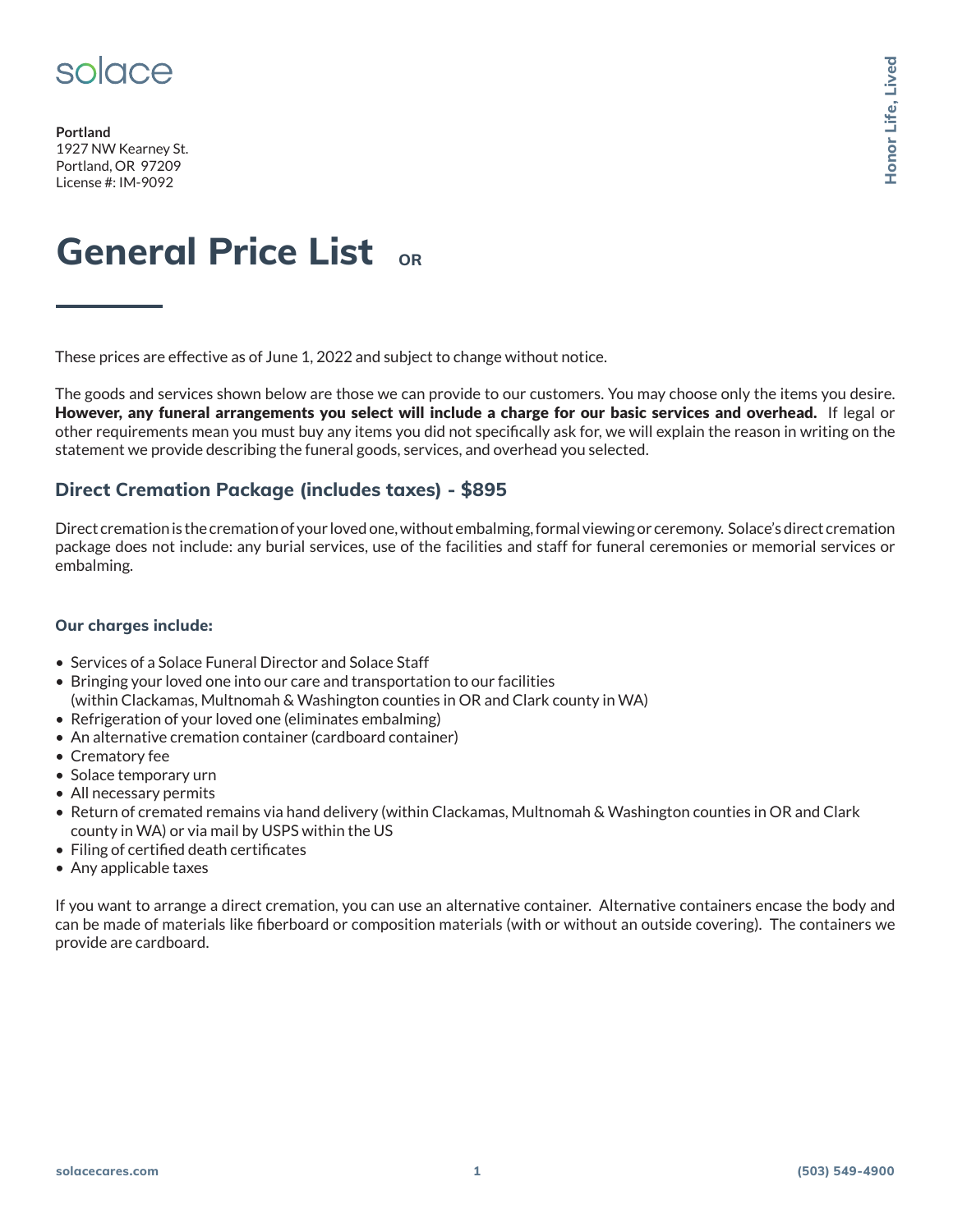

**Portland** 1927 NW Kearney St. Portland, OR 97209 License #: IM-9092

## **General Price List OR**

### **Itemized List of Goods and Services**

These prices are effective as of June 1, 2022 and subject to change without notice.

**Services of Solace Funeral Director and Solace Staff………………………………..….…………….............…................…\$495** This fee for our basic services and overhead will be added to the total cost of the funeral arrangements you select. This fee is already included in our charges for direct cremations. This fee includes coordinating all cremation arrangements you select and includes obtaining the necessary authorization and permits, sheltering of remains, registering the death certificate in the county where the death occurred, preparing and filing required notices and obtaining certified copies of the death certificate on your behalf.

| following counties: Clackamas, Multnomah & Washington counties in Oregon and Clark County in Washington.         |  |
|------------------------------------------------------------------------------------------------------------------|--|
|                                                                                                                  |  |
| This fee is for the cremation of your loved one.                                                                 |  |
|                                                                                                                  |  |
| This fee is for the hand delivery (within service area) or mailing of your loved one's ashes via USPS in the US. |  |
|                                                                                                                  |  |
|                                                                                                                  |  |
|                                                                                                                  |  |
|                                                                                                                  |  |
|                                                                                                                  |  |

### **Cash Advance Items**

\*Additional fees may be incurred by state / county Medical Examiner / Coroner offices. These fees will be billed at the same amount paid by Solace.

#### **Terms of Payment**

Payment is due in full prior to services being rendered. We accept all major credit cards.